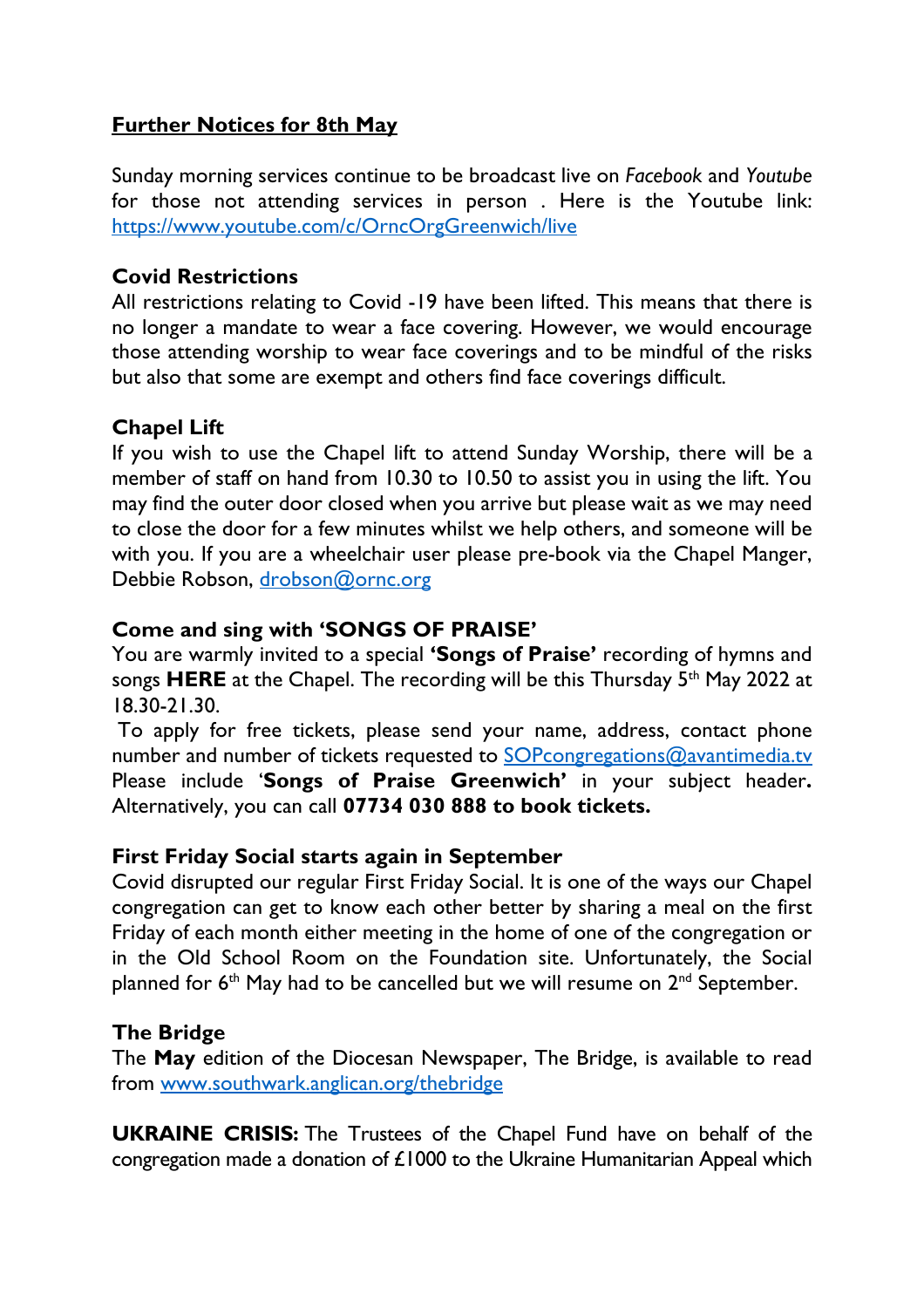the Disasters Emergency Committee has set up to provide assistance to people suffering the consequences of the Russian invasion. Individual donations may be made through www.dec.org.uk.

### **Charity of the Month**

Our Charity for May is **The Mission to Seafarers** which is a Christian welfare charity serving merchant crews around the world. Through its network of Chaplains, staff and volunteers, it provides practical, emotional, and spiritual support. More information about this charity and how you can donate can be found in our weekly service sheet, on the notice board at the back of the Chapel and on their website: http://www.missiontoseafarers.org/

#### **Food Bank**

Please continue to support the local Foodbank, there is a drop off point at the Reception of the Forum(Christchurch) Trafalgar Road or even your local supermarket. You can also donate via their website https://greenwich.foodbank.org.uk/

#### **Planned work on the Benjamin West painting behind the Altar**

Scaffolding is due to be erected in the week commencing  $9<sup>th</sup>$  May to facilitate the cleaning and restoration of the Benjamin West painting of St Paul's shipwreck on the Island of Malta. Disruption to our services will be kept to the minimum but the work will continue until late August.

## **Baptism on 8th May**

Baby Raphael Wakerley will be baptised in the service on  $8<sup>th</sup>$  May. He and his parents regularly attend Choral Evensong. His parents will welcome the support of our congregation.

#### **A Taster Evening for The Bishop's Certificate**

The Bishop's Certificate in Discipleship is Southwark Diocese's exploration of the Christian faith. It lasts for ten months, starting in September, and it's for anybody who wants to be more informed and confident about what they believe, read the Bible with more understanding, and reflect on their journey as a Christian. It covers the Old Testament, the New Testament, what it means to be Anglican, what Christians believe, everyday discipleship, and what your future with God might look like.

People exploring whether God might be calling them to a specialised ministry such as being a pastoral leader or a priest often take the course. **However, anybody who wants to love and serve the Lord faithfully will benefit from it - most people do it simply for the joy of growing in faith.** The